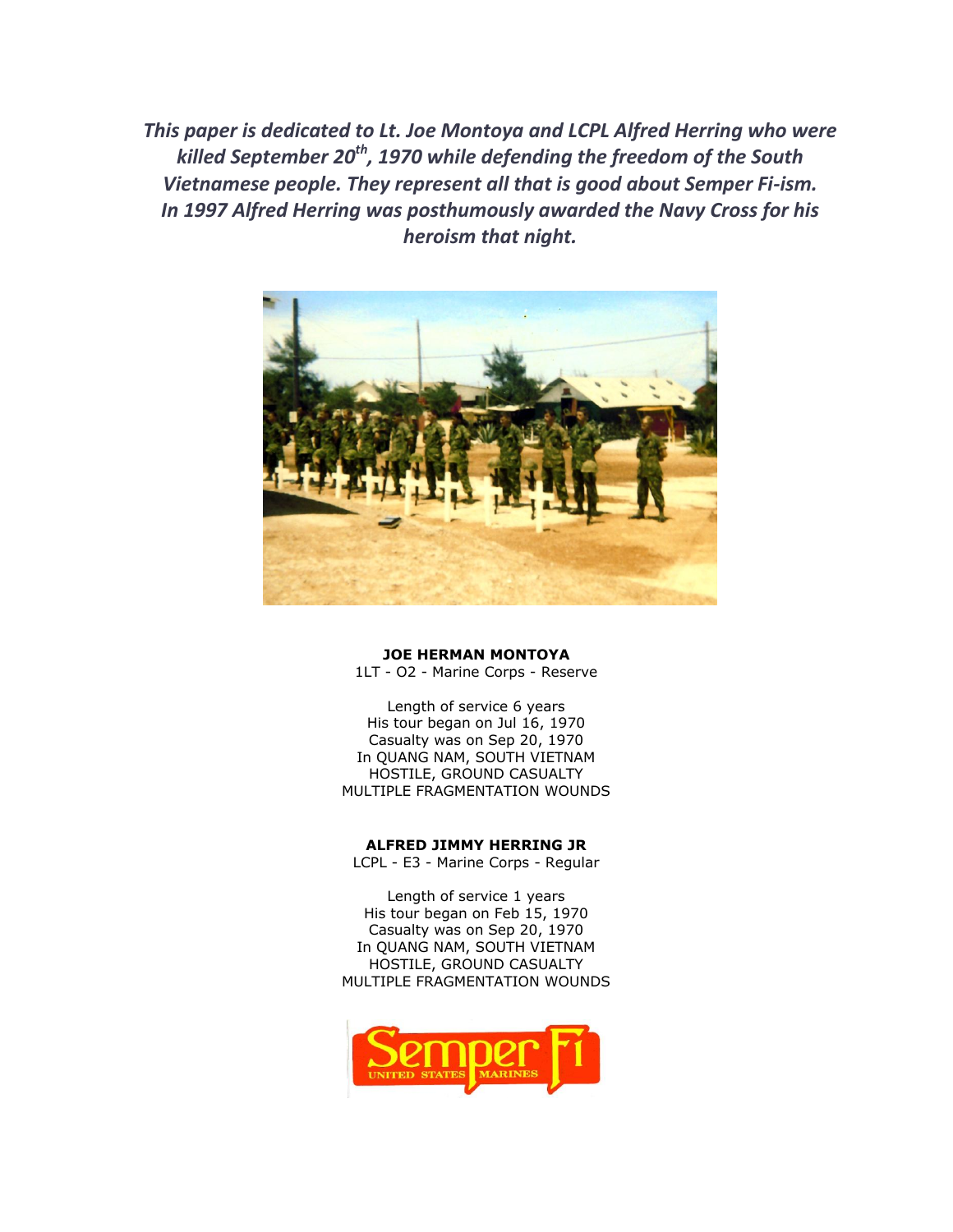# Semper Fi - ism by Tom Gillespie

Some religions exist, are named, and fit into a specific category of belief systems. On the other hand there is a "religion" which exists, which has not been named and fits only into its own category. Since only one organization in the world can lay claim to this belief system, I have chosen to give it a name, as I am a member in good standing within the organization. It shall from this point forward be known as Semper Fi – ism. It is an abbreviation of the Latin words Semper Fidelis meaning Always Faithful, and belongs solely to the United States Marines. One might argue that this is not, and cannot be, a religion. Those words would be uttered by someone who has never worn the uniform and gone into combat. Once you have completed reviewing this paper there will be no doubt in your mind that for Marines at least, Semper Fi – ism is truly a "religion."

Having been established on November 10, 1775, Semper Fi - ism is the youngest of all religions and is linear in nature, as we know it will be in existence for a specific period of time, at least based on the quote of James Forrestal, Secretary of the Navy, upon the raising of the American flag on Iwo Jima. "The raising of the American Flag on Iwo Jima means a Marine Corps for the next 500 years." By its shear existence this choice will result in a greater significance accorded to human history.

The foundation of Semper Fi-ism is based upon three pillars, God, Country, and Corps. Semper Fi-ism makes no distinction which god can be worshiped, as this religion accepts all belief systems which subscribe to their beliefs of Courage, Honor, and Commitment. Whether your belief system is in monotheism, polytheism, or henotheism you are welcomed, if you have what it takes to be one of us. In fact some are atheists who mumble the words when needed, just to belong to this "religion." Regardless of a god preference, Marines are neither non-dualism nor dualism. They are self orientated; in so much as what truly matters to them down to their core is the mission at hand.

The human dilemma faced by each person striving to worthy of earning the symbol of this religion, the eagle, globe, and anchor, is basically ignorance, not basically good nor inherently bad, but rather not qualified. Many religions have a form of suffering that defines the religion. Semper Fi-ism redefines that suffering, magnifying it tenfold, and labels it "boot camp."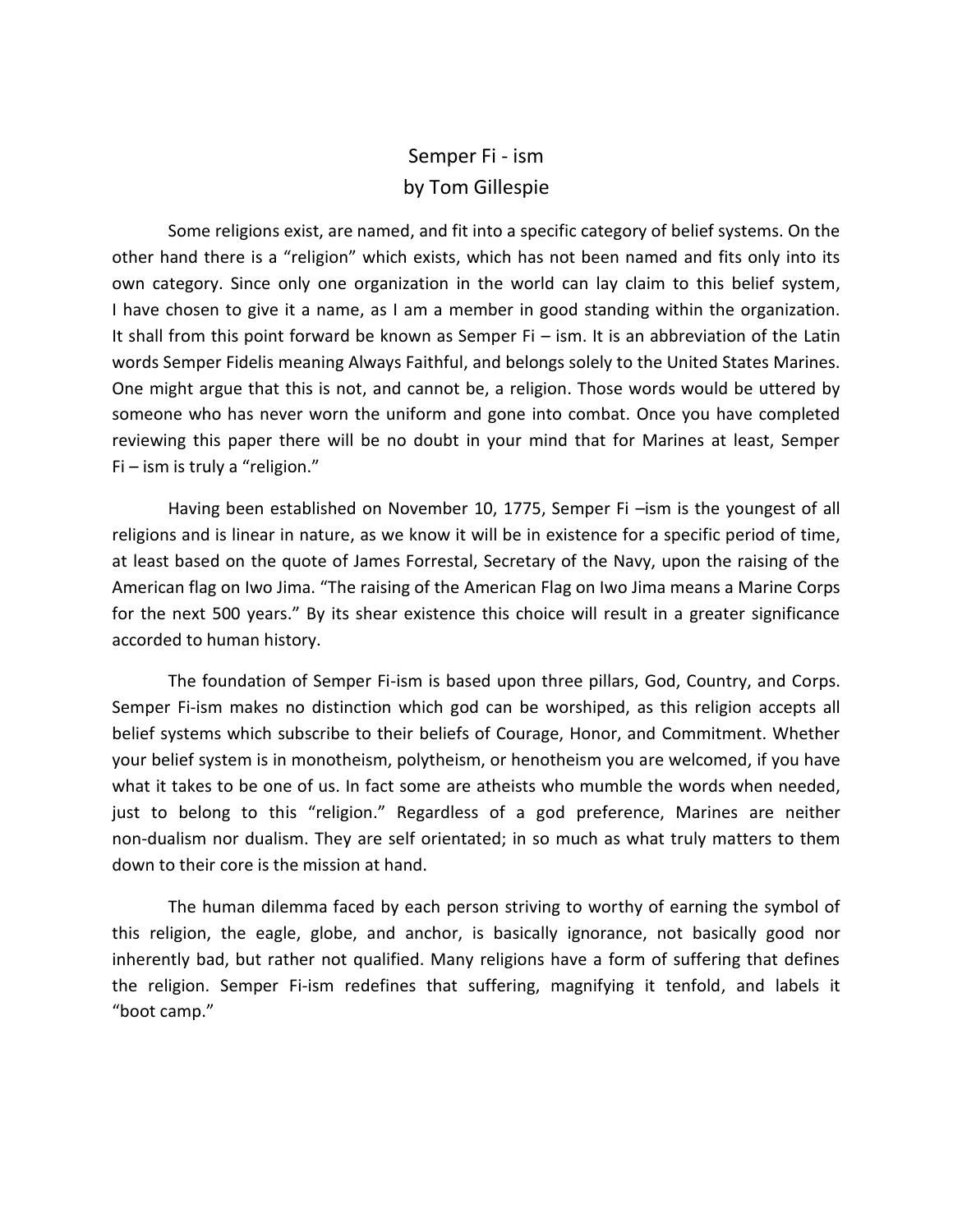

This human dilemma is addressed by the top one percent of the followers of Semper Fi-ism, and they are reverently referred to as Drill Instructors, who teach the "maggots" who dare to believe they have what it takes to be a United States Marine, the meaning and history of their beloved Corps.

Salvation in Semper Fi-ism is not found through jariki, tariki, or a Messiah figure but instead through the accomplishment of each mission, living a life aligned with and defined by the dimensions of Semper Fi-ism and being an example to others. The following are the dimensions of Semper Fi-ism and what makes a United States Marine.

- The Crucible is a ritual dimension in which a "recruit," after enduring 12 or more weeks of "boot camp," endures a 54 hour experience in which he or she hikes 20 miles in full battle gear, just to begin the process of overcoming multiple obstacles, which can only be navigated through teamwork. During this period of time they will be afforded minimal sleep and rations. The Crucible is the defining period of becoming part of the "religious" sect known as Marine.
- Semper Fi-ism is filled with mythology and narrative writings. The mythical aspect stems from the legendary men and women who have preceded them having performed heroic feats one can only aspire to be like. Men like Chesty Puller, who earned five Navy Crosses during his time, and provided inspirational quotes such as "We're surrounded. Good, now we can kill the bastards in any direction." Enemies of this religion have given them their own names to describe them such as Devil Dogs due to the ferocity of their efforts against them. These foes have only made the mistake of not respecting their abilities once.
- The philosophical dimension of Semper Fi-ism is best outlined in a page from About.com which lists the definitions of each of the Marine Corps values.

# **U.S. Marine Corps' Core Values**

Generation after generation of American men and women has given special meaning to the title United States Marine. These same men and women live by a set of enduring Core Values which forms the bedrock of their character. The Core Values give Marines strength and regulate their behavior; they bond the Marine Corps into a total force that can meet any challenge.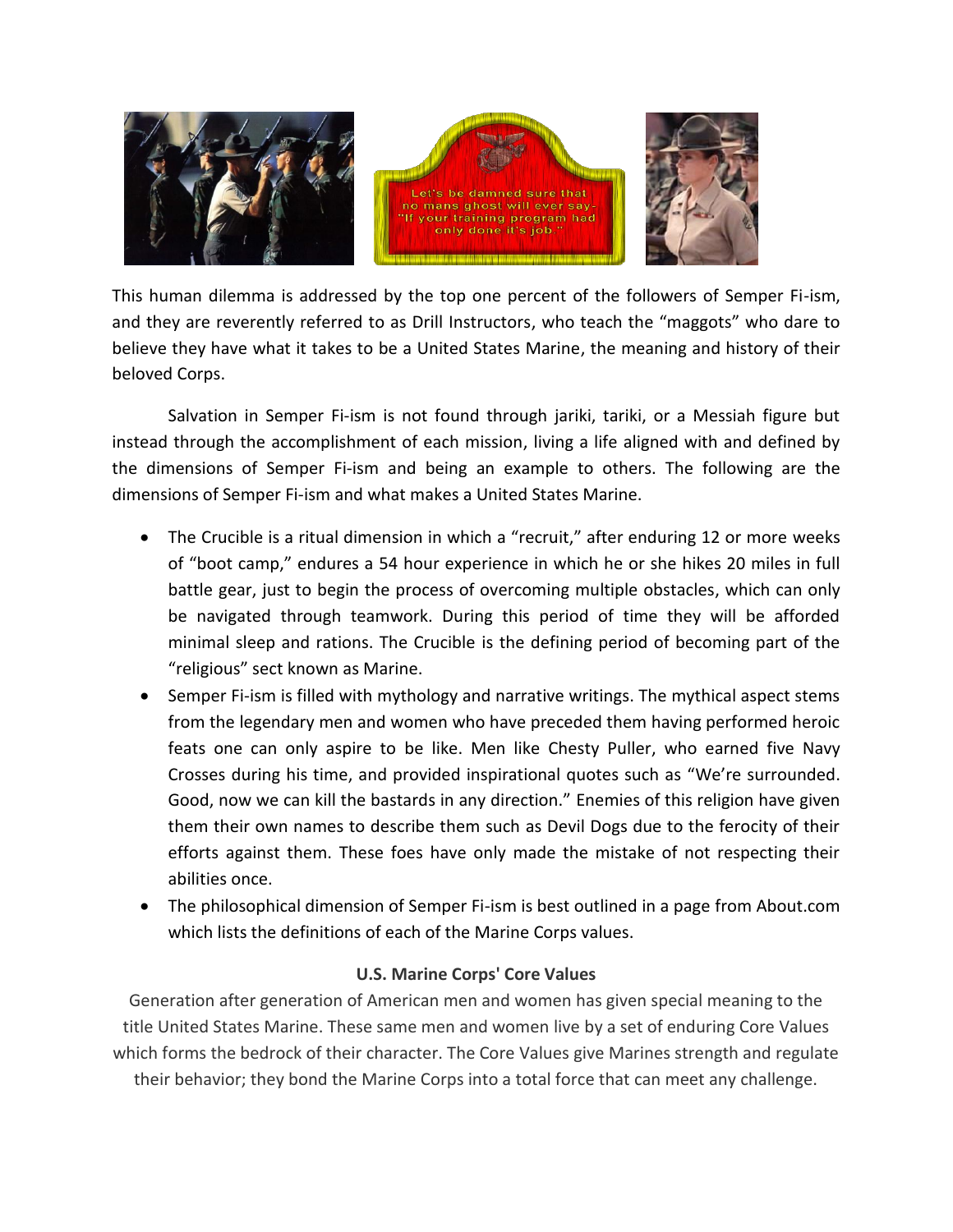#### **Honor**

Honor guides Marines to exemplify the ultimate in ethical and moral behavior; to never lie cheat or steal; to abide by an uncompromising code of integrity; respect human dignity; and respect others. The quality of maturity, dedication, trust and dependability commit Marines to act responsibly; to be accountable for their actions; to fulfill their obligations; and to hold others accountable for their actions.

#### **Courage**

Courage is the mental, moral and physical strength ingrained in Marines. It carries them through the challenges of combat and helps them overcome fear. It is the inner strength that enables a Marine to do what is right; to adhere to a higher standard of personal conduct; and to make tough decisions under stress and pressure.

#### **Commitment**

Commitment is the spirit of determination and dedication found in Marines. It leads to the highest order of discipline for individuals and units. It is the ingredient that enables 24-hour a day dedication to Corps and country. It inspires the unrelenting determination to achieve a standard of excellence in every endeavor.

Doctrinal aspects of Semper Fi-ism also play a huge role in outlining the traits and leadership aspects of every Marine. Such as the following listed at: http://classes.engr.oregonstate.edu/eecs/fall2007/ece507-003/LeadershipPrinciple.pdf

# **Marine Corps Leadership Traits**

Dependability:The certainty of proper performance of duty.

| Bearing:    | Creating a favorable impression in carriage, appearance and personal conduct at<br>all times.                                                 |
|-------------|-----------------------------------------------------------------------------------------------------------------------------------------------|
| Courage:    | The mental quality that recognizes fear of danger or criticism, but enables a man<br>to proceed in the face of it with calmness and firmness. |
|             | Decisiveness: Ability to make decisions promptly and to announce them in clear, forceful<br>manner.                                           |
| Endurance:  | The mental and physical stamina measured by the ability to withstand pain,<br>fatigue, stress and hardship.                                   |
| Enthusiasm: | The display of sincere interest and exuberance in the performance of duty.                                                                    |
| Initiative: | Taking action in the absence of orders.                                                                                                       |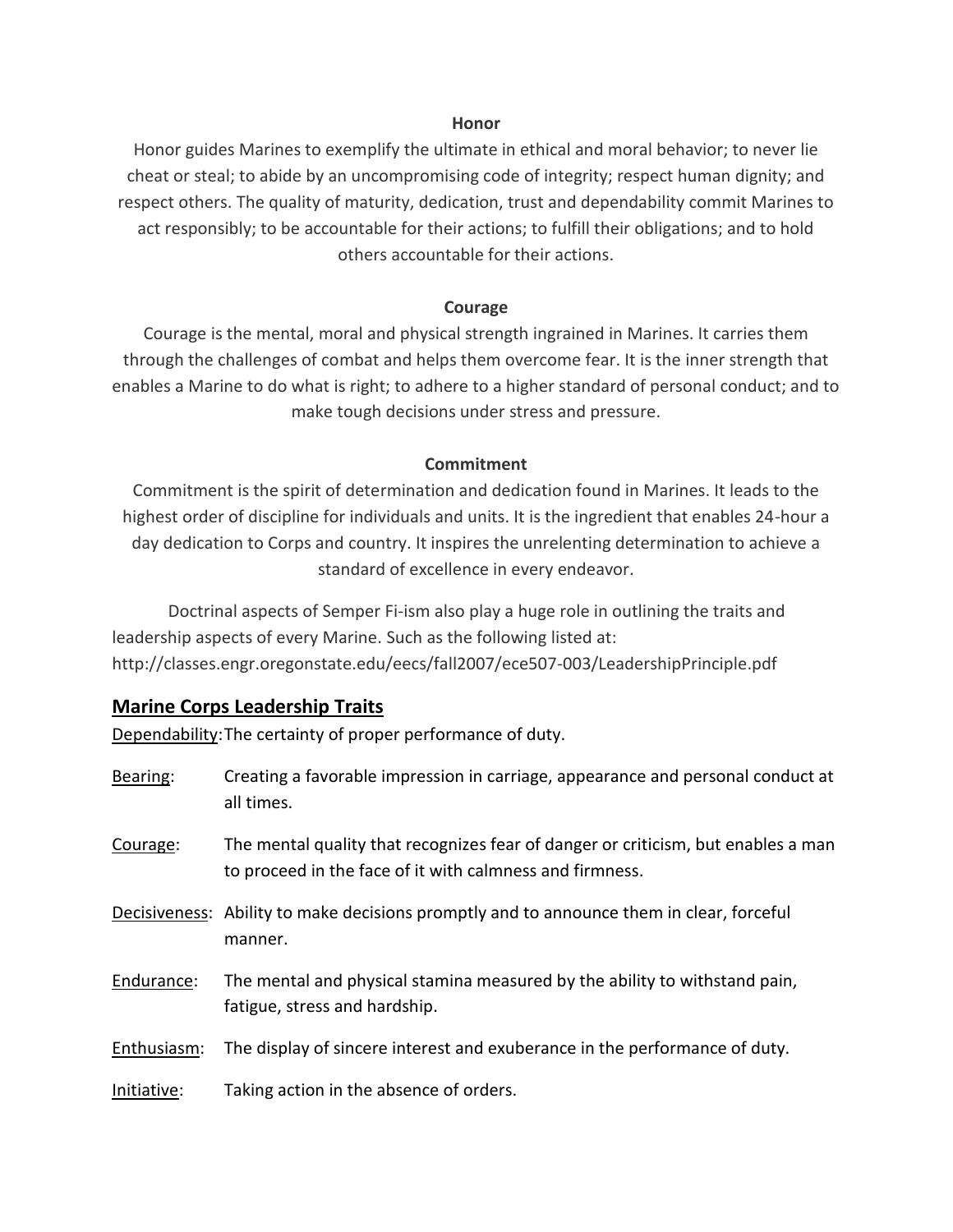- Integrity: Uprightness of character and soundness of moral principles; includes the qualities of truthfulness and honesty.
- Judgment: The ability to weigh facts and possible solutions on which to base sound decisions.
- Justice: Giving reward and punishment according to merits of the case in question. The ability to administer a system of rewards and punishments impartially and consistently.
- Knowledge: Understanding of a science or an art. The range of one's information, including professional knowledge and an understanding of your Marines.
- Tact: The ability to deal with others without creating offense.
- Unselfishness: Avoidance of providing for one's own comfort and personal advancement at the expense of others.
- Loyalty: The quality of faithfulness to country, the Corps, the unit, to one's seniors, subordinates and peers.

# **Marine Corps Leadership Principles**

know you and seek self-improvement. Be technically and tactically proficient. Develop a sense of responsibility among your subordinates. Make sound and timely decisions. Set the example. Know your Marines and look out for their welfare. Keep your Marines informed. Seek responsibility and take responsibility for your actions. Ensure assigned tasks are understood, supervised, and accomplished. Train your Marines as a team. Employ your command in accordance with its capabilities.

#### **In addition there is the creed of the Non-Commissioned Officer:**

*I am the backbone of the United States Marine Corps; I am a Marine Non-Commissioned Officer. I serve as part of the vital link between my commander (and all officers) and enlisted Marines. I will never forget who I am or what I represent. I will challenge myself to the limit and be ever attentive to duty. I am now, more than ever, committed to excellence in all that I do, so that I can set the proper example for other Marines. I* will demand of myself all the energy, knowledge and skills *I* possess, so that *I* can instill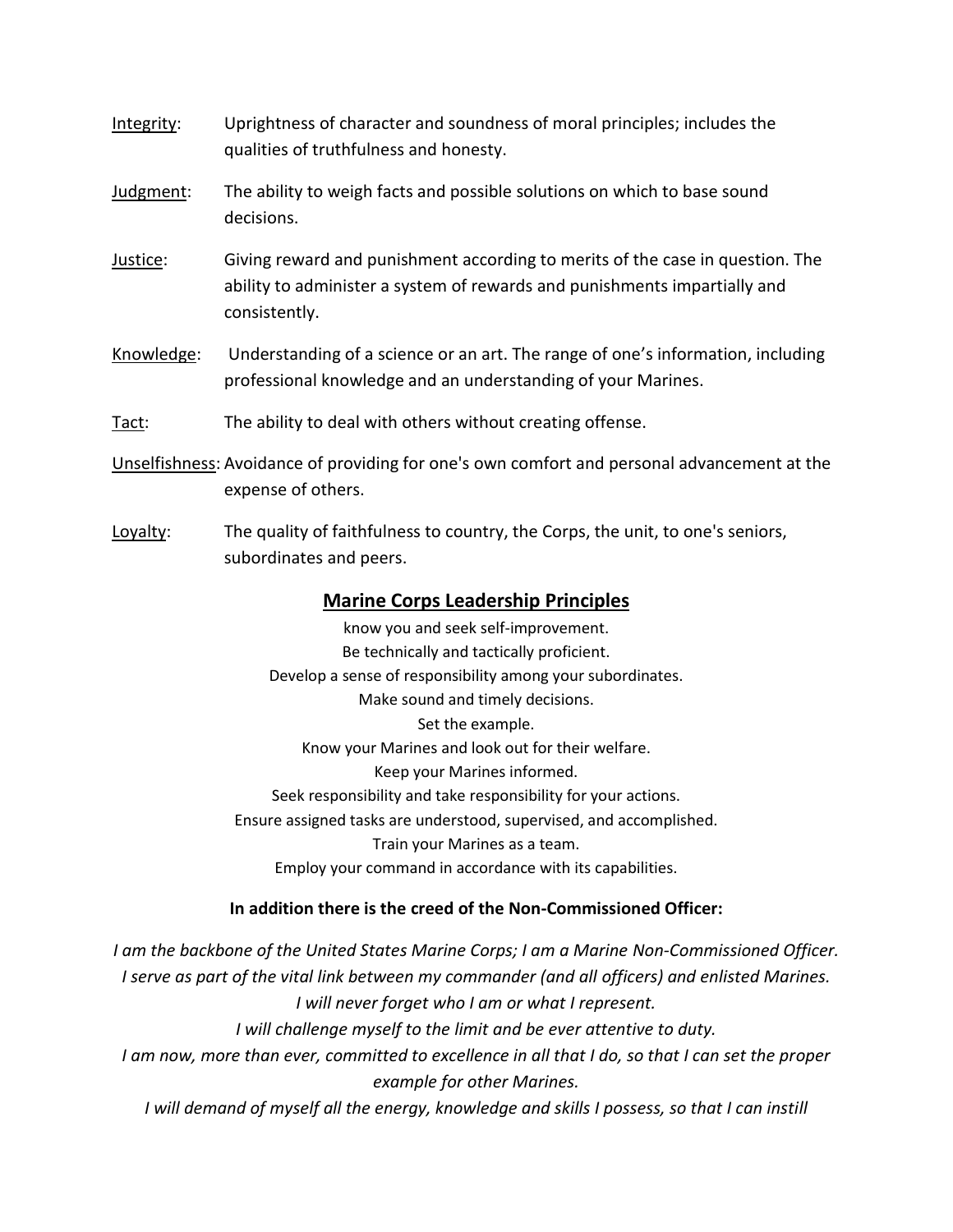*confidence in those I teach.*

*I will constantly strive to perfect my own skills and to become a good leader. Above all I will be truthful in all I say or do.*

*My integrity shall be as impeccable as my appearance. I will be honest with myself, with those under my charge and with my superiors.*

*I pledge to do my best to incorporate all the leadership traits into my character. For such is the heritage I have received from that long, illustrious line of professionals who have worn the blood stripe so proudly before me.*

*I must give the very best I have for my Marines, my Corps and my Country for though today I instruct and supervise in peace, tomorrow, I may lead in war.*

The ethical dimension each Marine swears to are the articles of conduct, taken from a collection of articles from [www.SgtGrit.com.](http://www.sgtgrit.com/)

I am an American, fighting in the forces which guard my country and our way of life. I am prepared to give my life in their defense.

I will never surrender of my own free will. If in command, I will never surrender the members of my command while they still have the means to resist.

If I am captured I will continue to resist by all means available. I will make every effort to escape and to aid others to escape. I will accept neither parole nor special favors from the enemy.

If I become a prisoner of war, I will keep faith with my fellow prisoners. I will give no information nor take part in any action which might be harmful to my comrades. If I am senior, I will take command. If not, I will obey lawful orders of those appointed over me and will back them in every way.

When questioned, should I become a prisoner of war, I am required to give name, rank, service number, and date of birth. I will evade answering further questions to the utmost of my ability. I will make no oral or written statements disloyal to my country or its allies or harmful to their cause.

I will never forget that I am an American, fighting for freedom, responsible for my actions, and dedicated to the principles which made my country free.

I will trust in my God and in the UNITED STATES OF AMERICA.

The social and institutional dimensions make Semper Fi-ism unique in that we follow the military code of justice, which has 174 articles outlining jurisdiction, behavior and punishment, and can be viewed on the internet through Google, by typing in Uniform Code of Military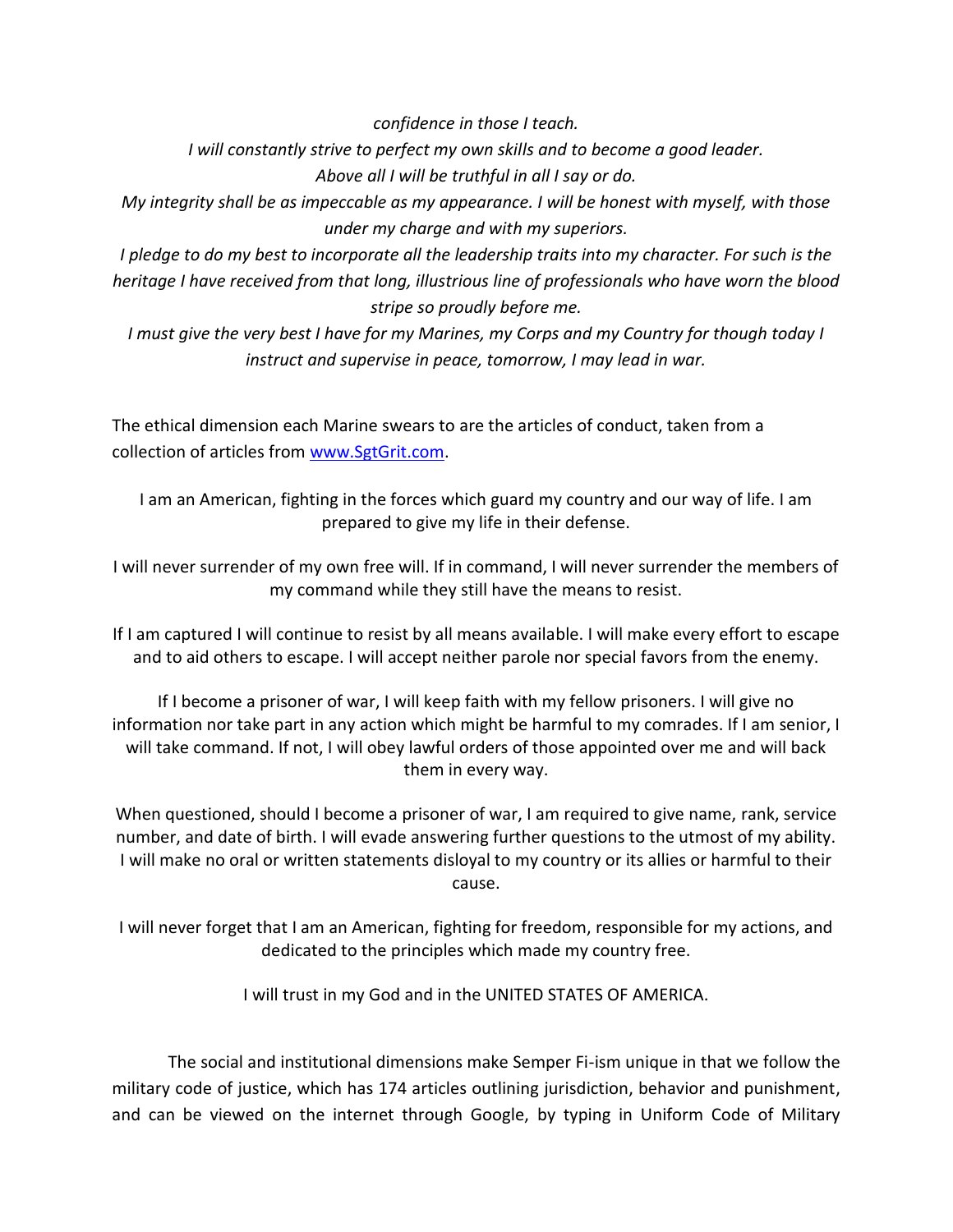Justice. This would normally be considered an ethical dimension, but since it also outlines multidimensional issues it is listed here. In Semper Fi-ism there are several positions which fall into a hierarchy, just below God. These would be the Commander in Chief, the President of the United States, followed by the Commandant of the Marine Corps. Although there are other layers in between, they recognize these two positions to be the most sacred. Faith and allegiance to these "god-like" leaders is shaped by the mutual experiences in the Corps. From boot camp to fulfilling the last mission, we are brothers and sisters and have never, ever, knowingly left a Marine behind in combat. Traditions are interpreted by officers who lead men and women in their daily activities. In addition, enlisted personnel ranging from Sergeant Major to Private make up the ranks of the Corps and execute orders, handed down from above. These traditions are ceremonial in nature at times, such as celebrating the Marine Corps birthday every November  $10<sup>th</sup>$  where the youngest and oldest Marine present, ceremoniously cut a birthday cake, symbolizing the handing off of the reins of the Corps from one generation to the next. As with any organization there is a need for policies and conflict resolution. In the Corps policy is set by the Commander in Chief. In regards to conflict this is handled at the unit level, by Corporals and Sergeants as needed. In addition, each Marine is obligated to resolve any issue which arises on their own, should the need arise.

Experiential dimensions arise from one true fact. Every Marine is a rifleman and no matter where you are in the world, meeting a fellow Marine for the first time, there is one known fact between you. Each experienced and passed the test to become one of the Few, the Proud, a Marine. This kinship lasts a lifetime and only grows stronger and bolder as time passes, and your time has come and gone when you were able to fulfill the duties of being a United States Marine. Upon leaving the Corps its legacy is left to another generation to not only to live up to, but to enhance in value and esteem. The lessons and experiences learned last a lifetime and guide a Marine in their daily living, being it raising a family to be good, honest and loyal people of society, or embarking on a career where they will excel at what they do, regardless of how others around them react and handle the circumstances. And one thing is a constant. Whether they are a freshly minted Marine, or an old withering Marine, you will be there for them in their time of need, because Semper Fi-ism has nothing to do with self. It is about the brotherhood and sisterhood you belong to forever.

Many religions have gowns and clothing which are identifiable to their belief system. Semper Fi-ism is no different. Perhaps the most noted garments worn are called Dress Blues, and are identifiable anywhere in the world, and are viewed by those unblessed enough to wear them with respect, and in some cases fear, for they have been known to bring help and aid to those in need, and death to those who might bring harm to their way of life. This is perhaps best described by the epitaph of Lucius Cornelius Sulla, famous general and legendary dictator of ancient Rome. "No friend ever served me, and no enemy ever wronged me, whom I have not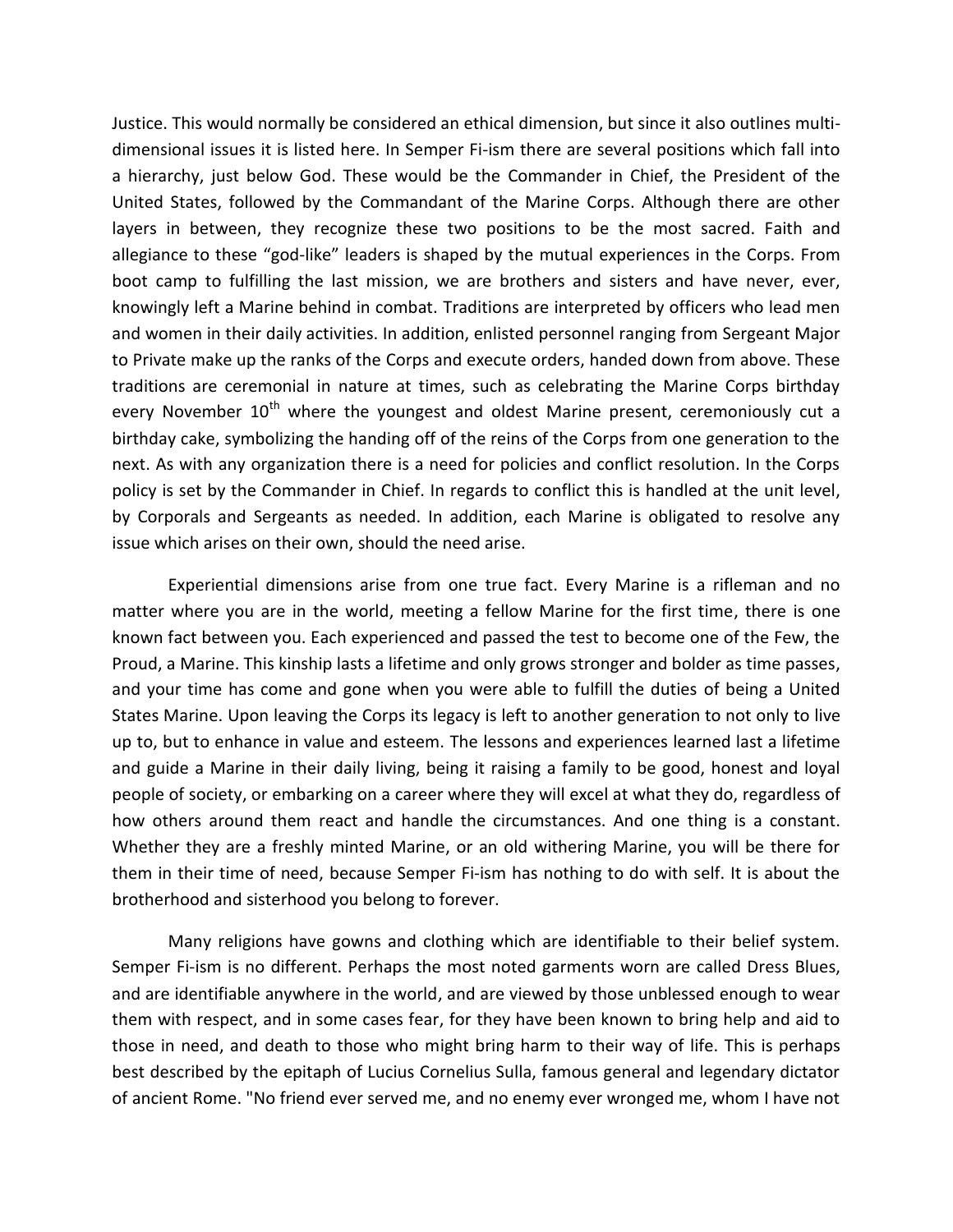repaid in full." Today we utilize the term "no better friend, no worse enemy." [www.answer.com](http://www.answer.com/) lists the definition of this phrase this way:

*No better friend:* someone who will kill to protect you; someone who will give their life for you; someone who will be right there in your times of trouble and, thinking of you and your problems, will sacrifice so that you might get through your problem.

*No worst enemy:* someone who will not hesitate to destroy you even if that means destroying himself in the process; someone who will chase you down to the ends of the earth to extract revenge; someone who will cause you blood and tears and smile when it happens.

In addition music plays an important part in Semper Fi-ism as there is a sacred score titled the Marine Corps Hymn, which all members can at least recite the first stanza. The longer a Marine has practiced Semper Fi-ism, the more likely they can recite every verse. Perhaps the most cherished symbol is the Eagle, Globe, and Anchor, as it signifies who we are and is recognizable from just about any distance, if you have worn it. In addition, head dress is a key characteristic of this "religion" and comes in many forms depending on the uniform of the day. Upon completing your time of "active" duty in our religion, most Marines begin to wear articles of clothing and head dress which celebrates, and reinforces the tradition of the Marine Corps. In many cases it has been reported by spouses of these amazing creatures, that they just wish they owned something that didn't have that damn emblem plastered on it.



And lastly, to demonstrate that yes Marines take their "religion" very seriously, but there is still a little boy or girl inside just itching to get out, they have created a set of Murphy's Law that apply to our craft which is listed at:

<http://www.barkingmoonbat.com/index.php/forums/viewthread/30/> and is as follows:

# *Marine Corps Rules of a Gun-fight*

Bring a gun. Preferably, bring at least two guns. Bring all of your friends who have guns. Anything worth shooting is worth shooting twice. Ammo is cheap. Your life is expensive. Only hits count. The only thing worse than a miss, is a slow miss.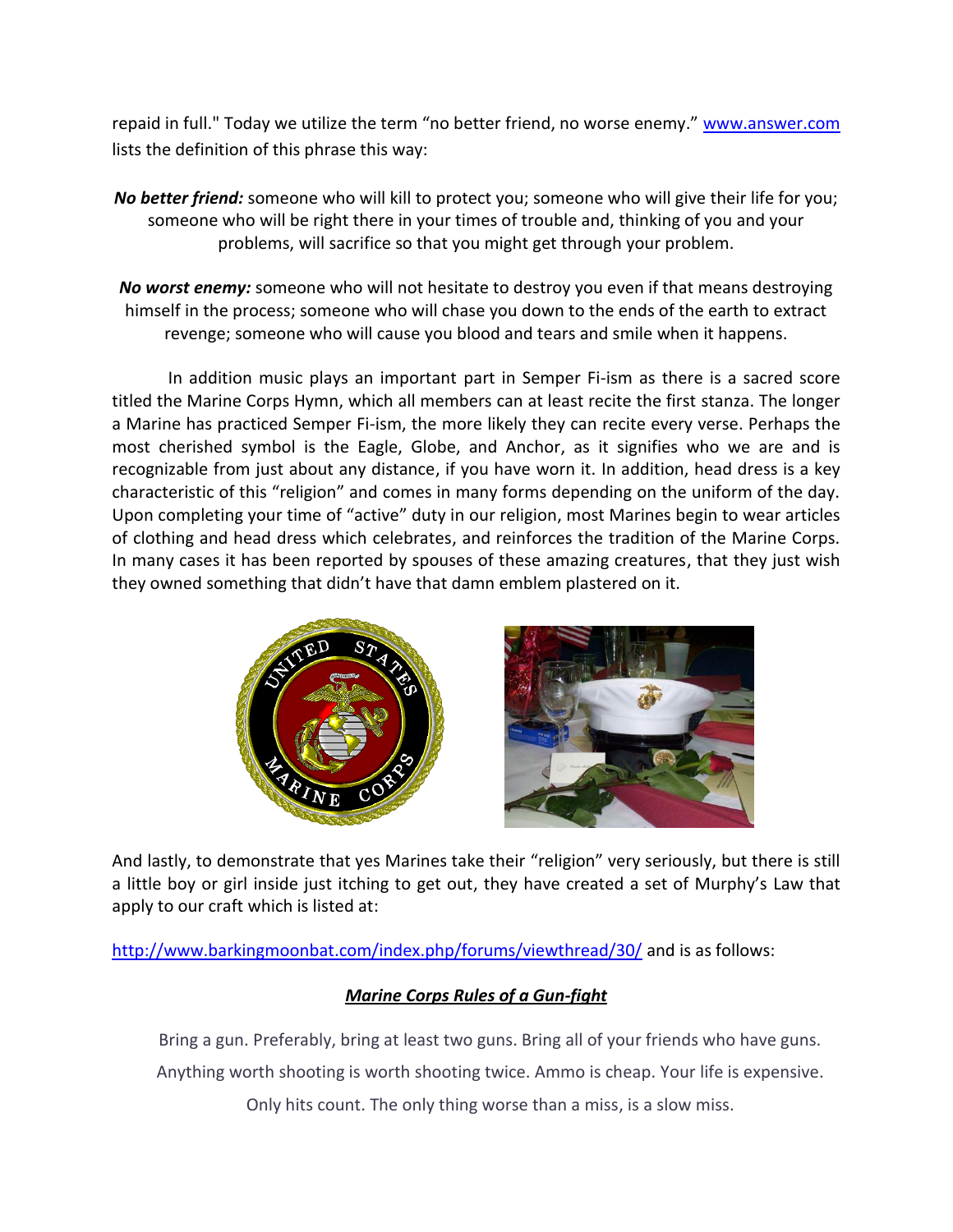If your shooting stance is good, you're probably not moving fast enough nor using cover correctly.

Move away from your attacker. Distance is your friend.

(Lateral and diagonal movement are preferred.)

If you can choose what to bring to a gunfight, bring a long gun and a friend with a long gun.

In ten years nobody will remember the details of caliber, stance, or tactics. They will only remember who lived.

If you are not shooting, you should be communicating, reloading, and running.

Accuracy is relative: most combat shooting standards will be more dependent on "pucker factor" than the inherent accuracy of the gun.

Use a gun that works EVERY TIME.

Someday someone may kill you with your own gun, but they should have to beat you to death with it because it is empty.

Always cheat; always win. The only unfair fight is the one you lose.

Have a plan. And have a back-up plan, because the first one won't work.

Use cover or concealment as much as possible.

Flank your adversary when possible. Protect yours.

Don't drop your guard.

Always tactical load and threat scan 360 degrees.

Watch their hands. Hands kill.

(In God we trust. Everyone else, keep your hands where I can see them).

Decide to be aggressive ENOUGH, quickly ENOUGH.

The faster you finish the fight, the less shot you will get.

Be polite. Be professional. But, have a plan to kill everyone you meet.

Be courteous to everyone, friendly to no one.

Your number one Option for Personal Security is a lifelong commitment to avoidance, deterrence, and de-escalation.

Do not attend a gunfight with a handgun, the caliber of which does not start with a ".4"

# *Navy Rules to Gun-fighting*

Go to Sea Send the Marines Drink Coffee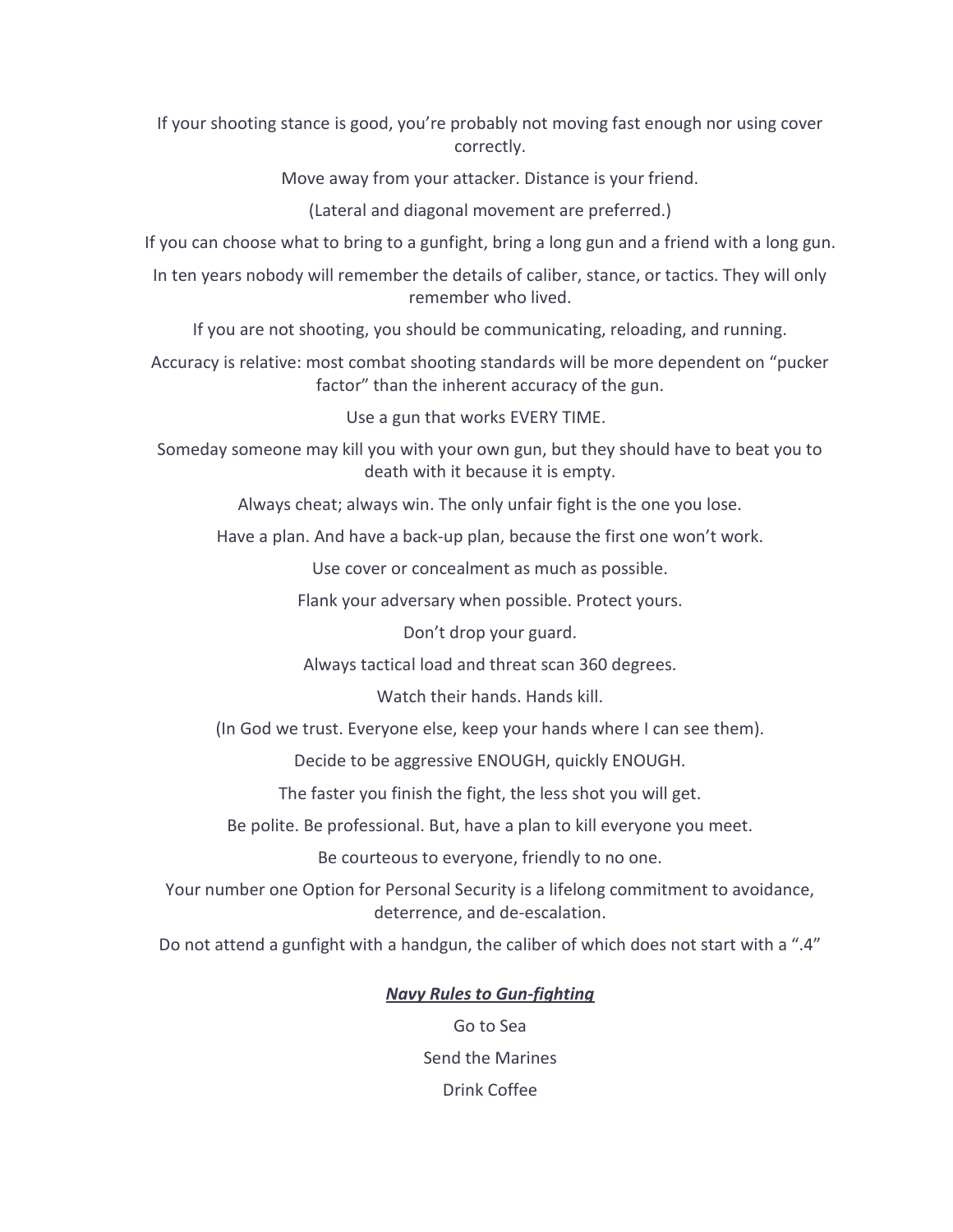I hope you now have a better understanding of Semper Fi-ism, its belief system, its core values, principles and traits and why we exist.



# **When the Lord was creating "Vietnam Vets"**

**By Bob Scheyer © 1989 [Adapted from the original written by Erma Bombeck]**

When the Lord was creating Vietnam veterans, He was into His 6th day of overtime when an angel appeared.

"You're certainly doing a lot of fiddling around on this one."

And God said, "Have you seen the specs on this order?

A Nam vet has to be able to run 5 miles through the bush with a full pack on, endure with barely any sleep for days, enter tunnels his higher ups wouldn't consider doing, and keep his weapons clean and operable.

He has to be able to sit in his hole all night during an attack, hold his buddies as they die, walk point in unfamiliar territory known to be VC infested, and somehow keep his senses alert for danger.

He has to be in top physical condition existing on c-rats and very little rest. And he has to have 6 pairs of hands."

The angel shook his head slowly and said, "6 pair of hands....no way."

The Lord say's "It's not the hands that are causing me problems....It's the 3 pair of eyes a Nam vet has to have."

"That's on the standard model?" asked the angel.